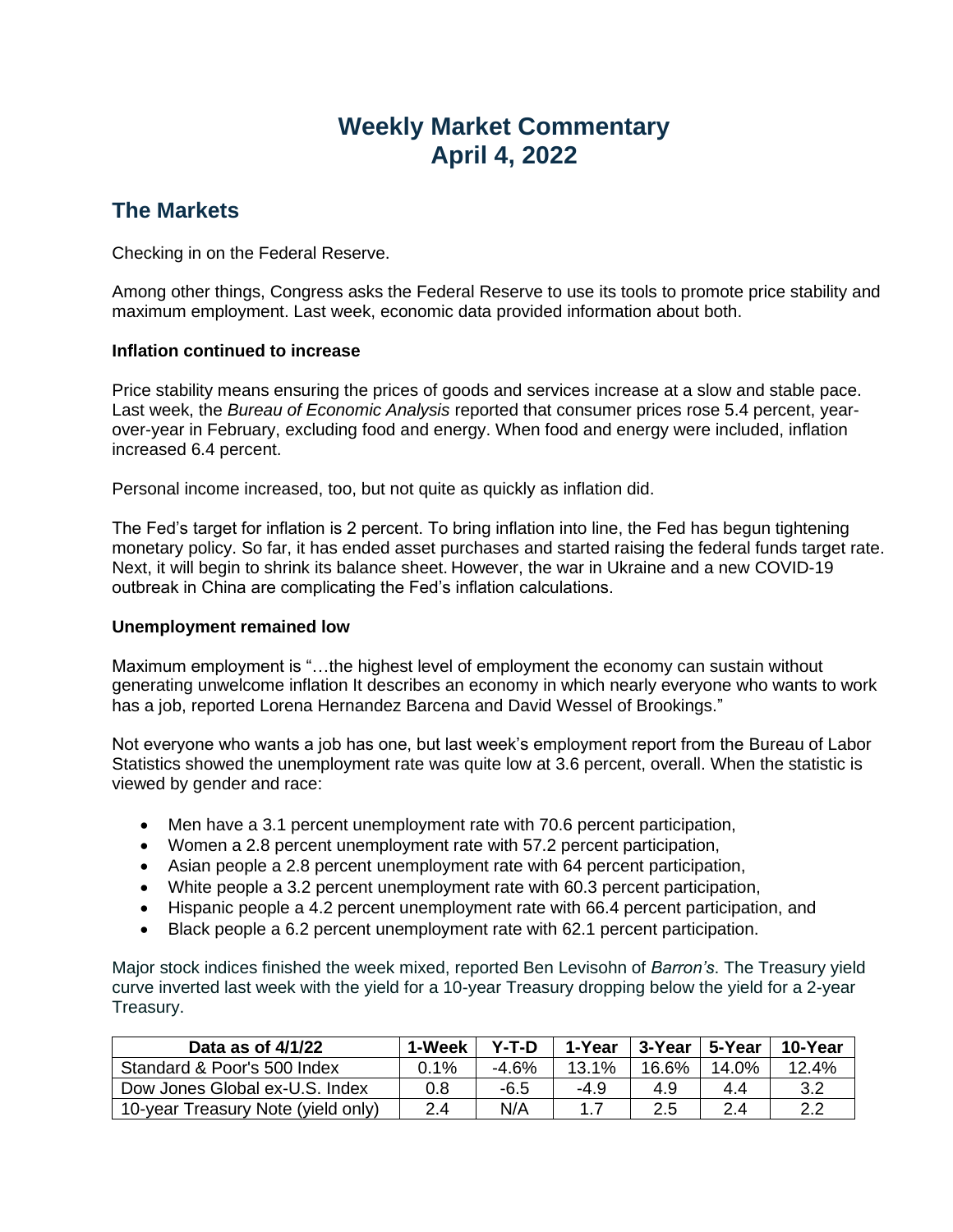| Gold (per ounce)                    | ں،   | 6.0  | .    | ٽ.4' | . J. . |  |
|-------------------------------------|------|------|------|------|--------|--|
| Bloomberg (<br>Index<br>, Commodity | -4.u | 24.9 | 11.U | ـ∖4″ | ٠      |  |

S&P 500, Dow Jones Global ex-US, Gold, Bloomberg Commodity Index returns exclude reinvested dividends (gold does not pay a dividend) and the three-, five-, and 10-year returns are annualized; and the 10-year Treasury Note is simply the yield at the close of the day on each of the historical time periods.

Sources: Yahoo! Finance; MarketWatch; djindexes.com; U.S. Treasury; London Bullion Market Association.

Past performance is no guarantee of future results. Indices are unmanaged and cannot be invested into directly. N/A means not applicable.

**AN UPDATE ON THE GENDER WAGE GAP…**The gender wage gap is closing for young women in a few cities across the United States. Overall, in 2019, women earned about 82 percent of what men earned. However, women under 30, who worked full time, year-round, earned as much or more than men of the same age and employment status in a few places, according to a new survey from Pew Research. The gender wage gap had closed or reversed in 22 of 250 cities reviewed.

In several cities, younger women earned more than younger men. The cities where women had made the biggest gains were:

- Wenatchee, WA: 120 percent (Median annual earnings for women: \$30,363)
- Morgantown, WV: 114 percent (Median annual earnings for women: \$32,373)
- Barnstable Town, MA: 112 percent (Median annual earnings for women: \$36,652)
- Gainesville, FL: 110 percent (Median annual earnings for women: \$28,000)
- Naples-Immokalee-Marco Island, FL: 108 percent (Median annual earnings for women: \$29,830)

The cities where women earned the least relative to what men earned were:

- Elkhart-Goshen, IN: 67 percent (Median annual earnings for women: \$26,634)
- Beaumont-Port Arthur, TX: 68 percent (Median annual earnings for women: \$25,899)
- Odessa, TX: 68 percent (Median annual earnings for women: \$26,634)
- Mansfield, OH: 69 percent (Median annual earnings for women: \$22,373)
- Decatur, IL: 70 percent (Median annual earnings for women: \$24,077)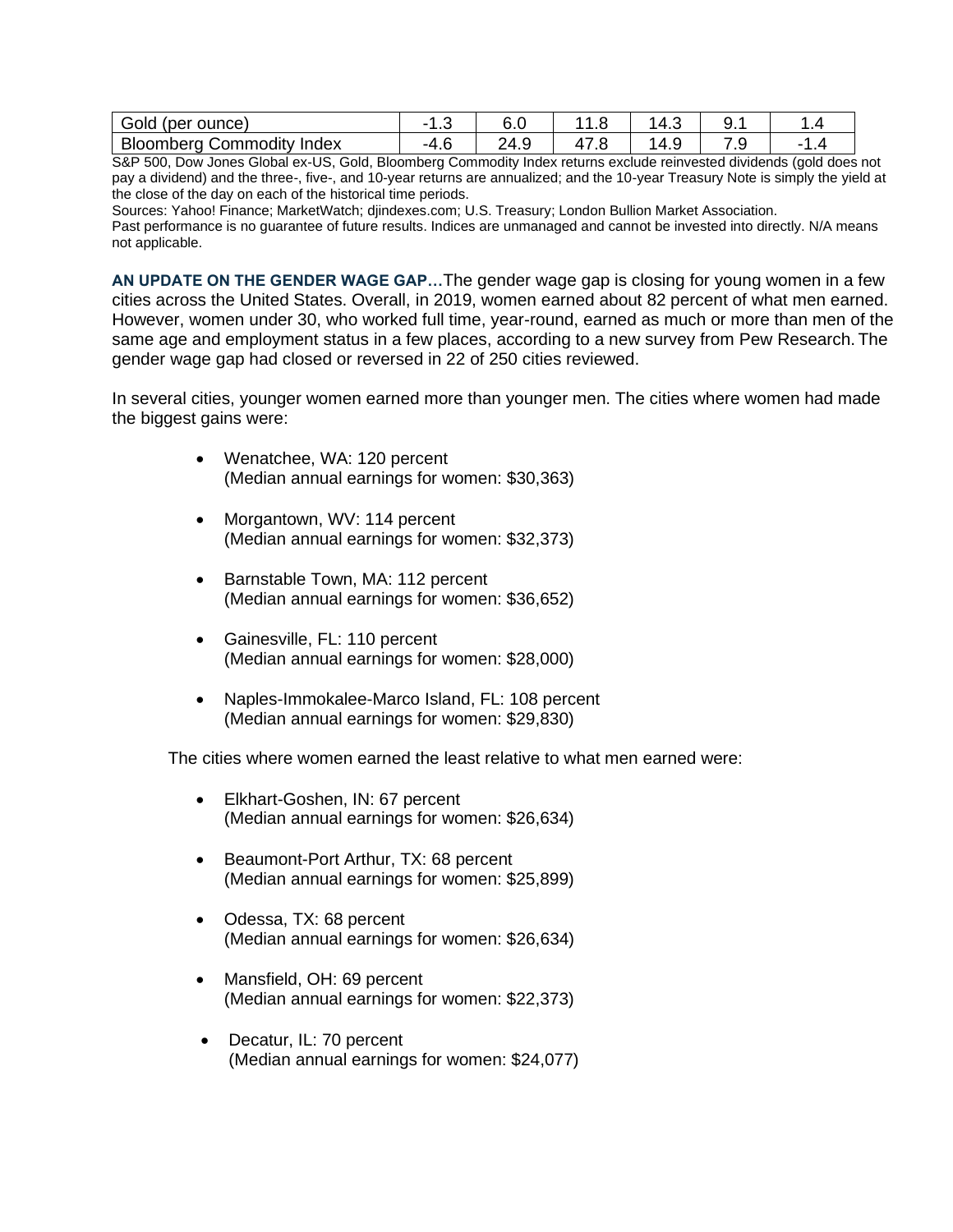The cities where women had the highest median earnings were San Francisco/Oakland/Hayward (\$50,000, 98 percent of men's earnings) San Jose/Sunnyvale/Santa Clara (\$47,941, 88 percent of men's earnings), and Washington/Arlington/Alexandria (\$43,500, 102 percent of men's earnings).

It remains to be seen whether improved wage parity can be sustained as women age. Richard Fry of Pew Research reported, "…history suggests that [women] may not maintain this level of parity with their male counterparts. For example, in 2000, the typical woman age 16 to 29 working full time, year-round earned 88% of a similar young man. By 2019, when people in this group were between the ages of 35 and 48, women were earning only 80% of their male peers, on average. Earnings parity tends to be greatest in the first years after entering the labor market."

#### **Weekly Focus – Think About It**

"What you see and what you hear depends a great deal on where you are standing. It also depends on what sort of person you are."

*—C.S. Lewis, author*

Best regards,

### *Bobby*

Robert J. Cummings, CFP®, AIF®, CFBS, CLTC President Cummings Wealth Management Group [www.cummingswealth.com](http://www.cummingswealth.com/) 843-884-9898

P.S. Please feel free to forward this commentary to family, friends or colleagues. If you would like us to add them to the list, please reply to this email with their email address and we will ask for their permission to be added.

\* Securities and advisory services offered through Commonwealth Financial Network, Member FINRA/SIPC, a registered investment advisor.

\* These views are those of Carson Coaching, not the presenting Representative, the Representative's Broker/Dealer, or Registered Investment Advisor, and should not be construed as investment advice.

\* This newsletter was prepared by Carson Coaching. Carson Coaching is not affiliated with the named firm or broker/dealer. \* Government bonds and Treasury Bills are guaranteed by the U.S. government as to the timely payment of principal and interest and, if held to maturity, offer a fixed rate of return and fixed principal value. However, the value of fund shares is not guaranteed and will fluctuate.

\* Corporate bonds are considered higher risk than government bonds but normally offer a higher yield and are subject to market, interest rate and credit risk as well as additional risks based on the quality of issuer coupon rate, price, yield, maturity, and redemption features.

\* The Standard & Poor's 500 (S&P 500) is an unmanaged group of securities considered to be representative of the stock market in general. You cannot invest directly in this index.

\* All indexes referenced are unmanaged. The volatility of indexes could be materially different from that of a client's portfolio. Unmanaged index returns do not reflect fees, expenses, or sales charges. Index performance is not indicative of the performance of any investment. You cannot invest directly in an index.

\* The Dow Jones Global ex-U.S. Index covers approximately 95% of the market capitalization of the 45 developed and emerging countries included in the Index.

\* The 10-year Treasury Note represents debt owed by the United States Treasury to the public. Since the U.S. Government is seen as a risk-free borrower, investors use the 10-year Treasury Note as a benchmark for the long-term bond market.

\* Gold represents the 3:00 p.m. (London time) gold price as reported by the London Bullion Market Association and is expressed in U.S. Dollars per fine troy ounce. The source for gold data is Federal Reserve Bank of St. Louis (FRED), https://fred.stlouisfed.org/series/GOLDPMGBD228NLBM.

\* The Bloomberg Commodity Index is designed to be a highly liquid and diversified benchmark for the commodity futures market. The Index is composed of futures contracts on 19 physical commodities and was launched on July 14, 1998. \* The DJ Equity All REIT Total Return Index measures the total return performance of the equity subcategory of the Real Estate Investment Trust (REIT) industry as calculated by Dow Jones.